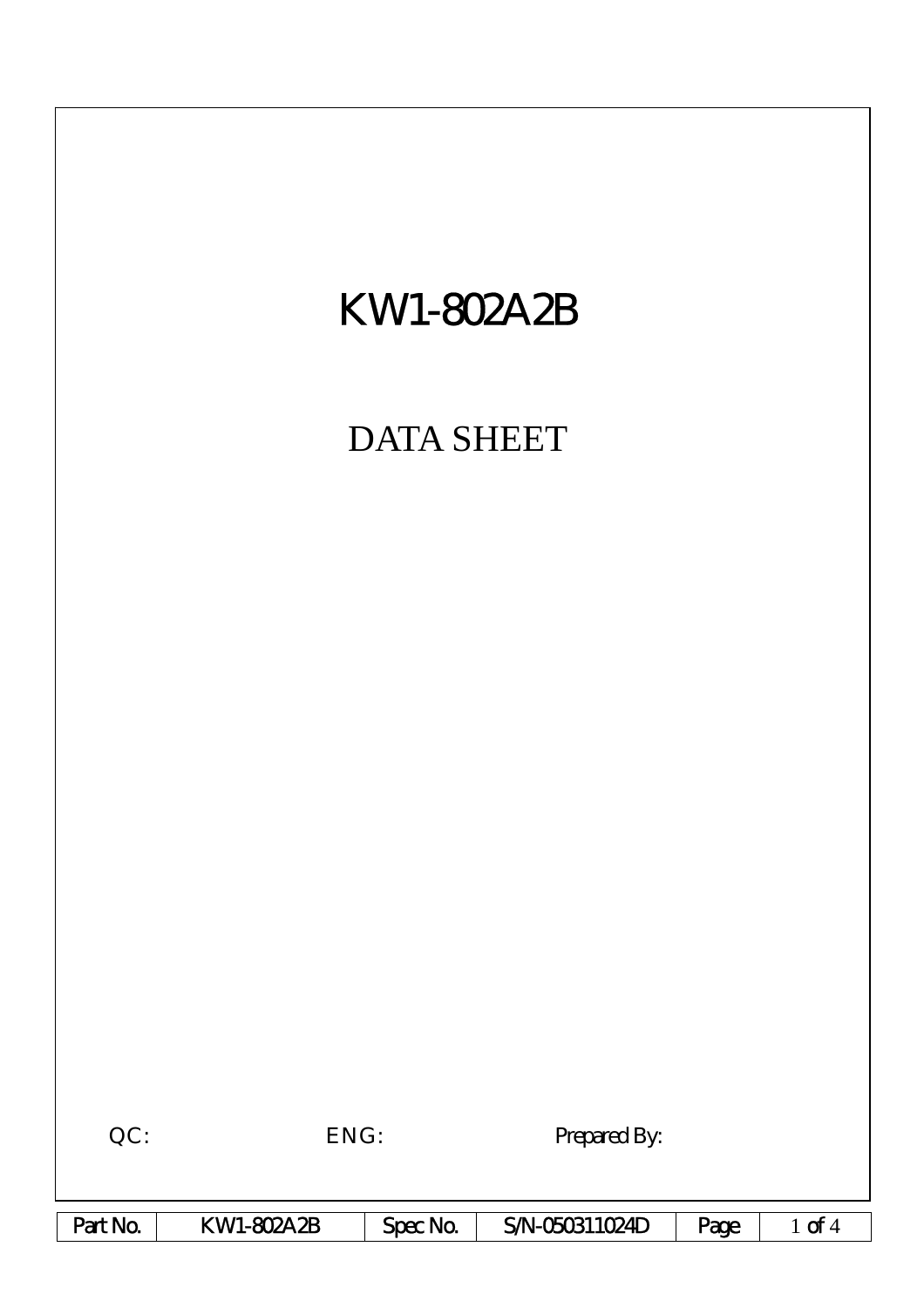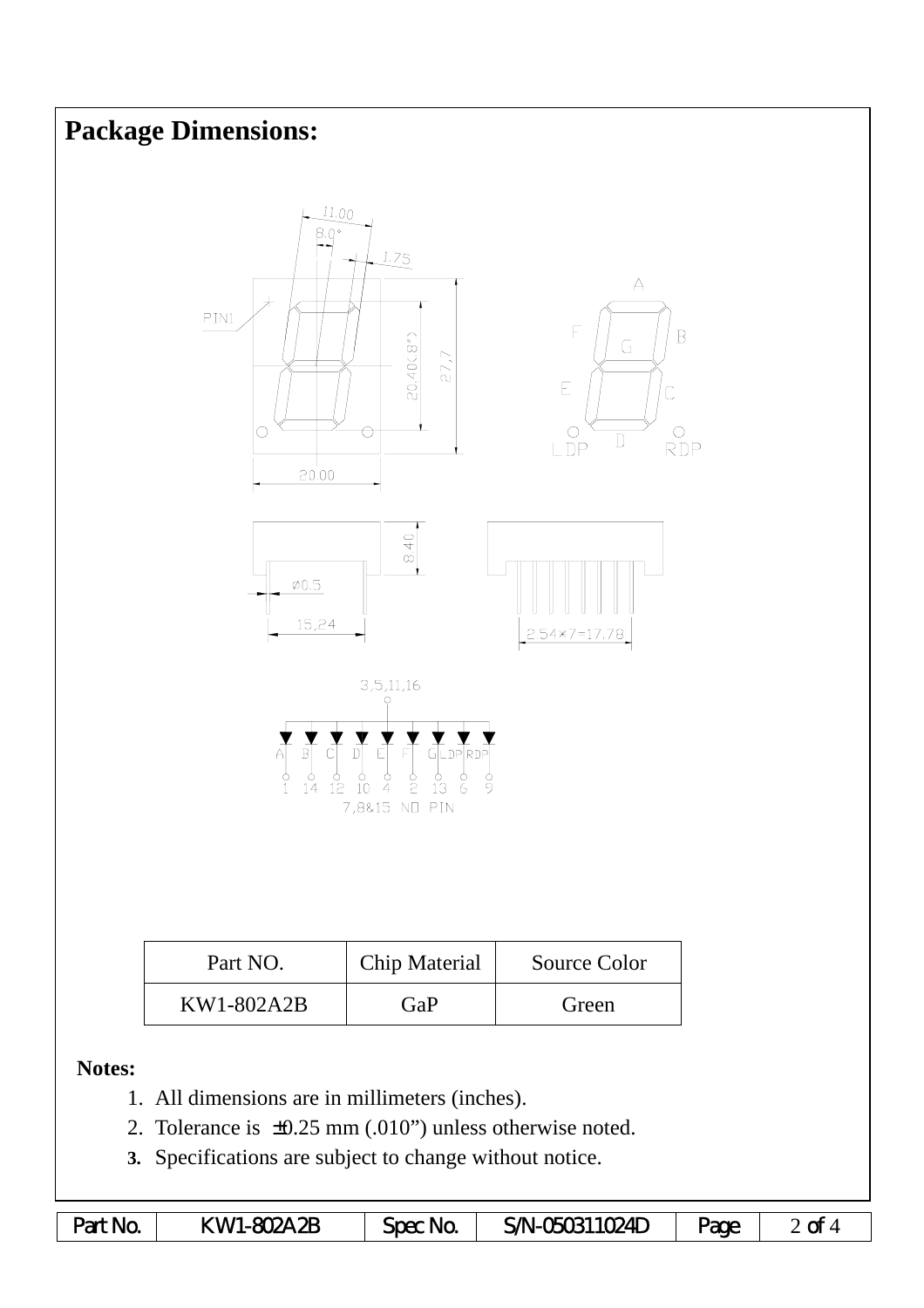| <b>Absolute Maximum Ratings at Ta=25</b>                     |                      |              |  |  |  |  |  |
|--------------------------------------------------------------|----------------------|--------------|--|--|--|--|--|
| Parameter                                                    | MAX.                 | Unit         |  |  |  |  |  |
| Power Dissipation                                            | 100                  | mW           |  |  |  |  |  |
| Peak Forward Current<br>(1/10 Duty Cycle, 0 1ms Pulse Width) | 100                  | mA           |  |  |  |  |  |
| Continuous Forward Current                                   | 50                   | mA           |  |  |  |  |  |
| Derating Linear From 50                                      | Q <sub>4</sub>       | mA/          |  |  |  |  |  |
| Reverse Voltage                                              | 5                    | $\mathbf{V}$ |  |  |  |  |  |
| Operating Temperature Range                                  | $-40$<br>$to +80$    |              |  |  |  |  |  |
| Storage Temperature Range                                    | $-40$<br>$to+80$     |              |  |  |  |  |  |
| Lead Soldering Temperature<br>$[1.6mm.03$ ") From Body       | for 5 Seconds<br>260 |              |  |  |  |  |  |

## **Electrical Optical Characteristics at Ta=25**℃

| Parameter                | Symbol      | Min | Typ            | Max. | Unit    | <b>Test Condition</b> |  |
|--------------------------|-------------|-----|----------------|------|---------|-----------------------|--|
| Luninous Intensity       | $I_{v}$     | 7   | 15             | 25   | md      | $I = 20mA$ (Note 1)   |  |
| Peak Emission Wavelength | p           | 563 | 568            | 573  | m       | $I = 20mA$            |  |
| Spectral Line Half-Width |             | 25  | $\mathfrak{D}$ | 35   | m       | $I = 20mA$            |  |
| <b>Forward Voltage</b>   | $V_{\rm f}$ | 1.7 | 22             | 26   | V       | $I = 20mA$            |  |
| Reverse Current          | $I_{\rm R}$ |     | --             | 100  | $\mu$ A | $V_R = 5V$            |  |

## Notes:

1. Luminous intensity is measured with a light sensor and filter combination that approximates the CIE eye-response curve.

| Part No. | KWI-802A2B | Spec Na | S/N-050311024D | <b>age</b> | гŧ<br>∽ |
|----------|------------|---------|----------------|------------|---------|
|----------|------------|---------|----------------|------------|---------|